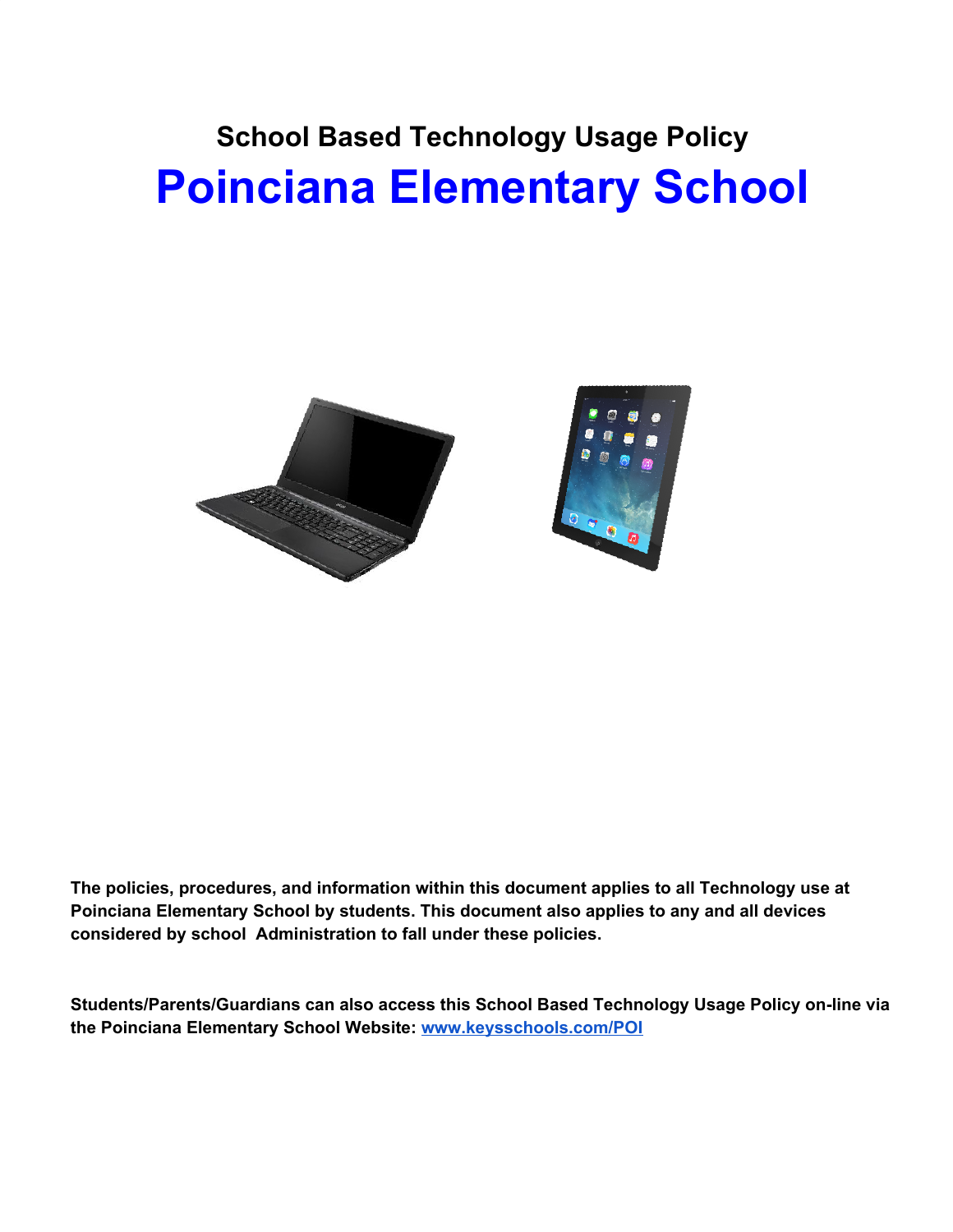# **TABLE OF CONTENTS**

*School Based Technology Usage Policy prepared by Kevin M. Walden for Monroe County School District*

Personal Electronics and Devices (p.3) Monroe County Acceptable Use Policy (p. 3-4) Receiving Your Chromebook/iPad (p. 4) Returning Your Chromebook/iPad (p. 4) Equipment Repair and Replacement Fee (p.4) Training (p. 4) **TAKING CARE OF YOUR DEVICE** General Precautions (p. 5) Device Protection (p. 5) Carrying Chromebooks (p. 5) Screen Care (p. 5) **USING YOUR DEVICE** Charging protocol (p. 6) Devices Being Repaired (p. 6) Personalizing Devices (p. 6) Sound (p. 7) Printing (p. 7) Logging into a Chromebook (p. 7) Logging into an iPad (p. 7) QR code login (p. 7) Managing and Saving Digital Work (p. 7) Using Google Education/Classlink Outside of School (p. 7) **OPERATING SYSTEM AND SECURITY** Privacy (p. 7) Monitoring Software (p.8) Updates (p. 8) Virus Protection (p. 8) Content Filter (p. 8) Inspection (p. 8) **SOFTWARE ON DEVICES** Originally Installed Software (p. 8) Google Apps for Education (p. 8) Additional Apps and Extensions (p. 8) **REPAIRING OR REPLACING YOUR DEVICE** Tech Support (p. 9) Estimated Costs (p. 9) Device Technical Support (p. 9) **ACCEPTABLE USE AND DIGITAL CITIZENSHIP** Appropriate Uses and Digital Citizenship (p. 9-10) Monroe County School District Internet Use, Safety, and Computer Use Policy (p. 10) Compliance with the Law and Use of Computers/Internet (p. 10) Access to the Internet by Minors (students under the age of 18) or Adults (over the age of 18) (p. 10) Policy Violations (p. 10) Acceptable Use (p. 10-11) Privacy and Safety (p. 10) Legal Propriety (p. 11) Email (p.11 ) Discipline (p. 11) **DEVICE POLICY & USAGE RECEIPT OF NOTIFICATION AND UNDERSTANDING (p. 12)**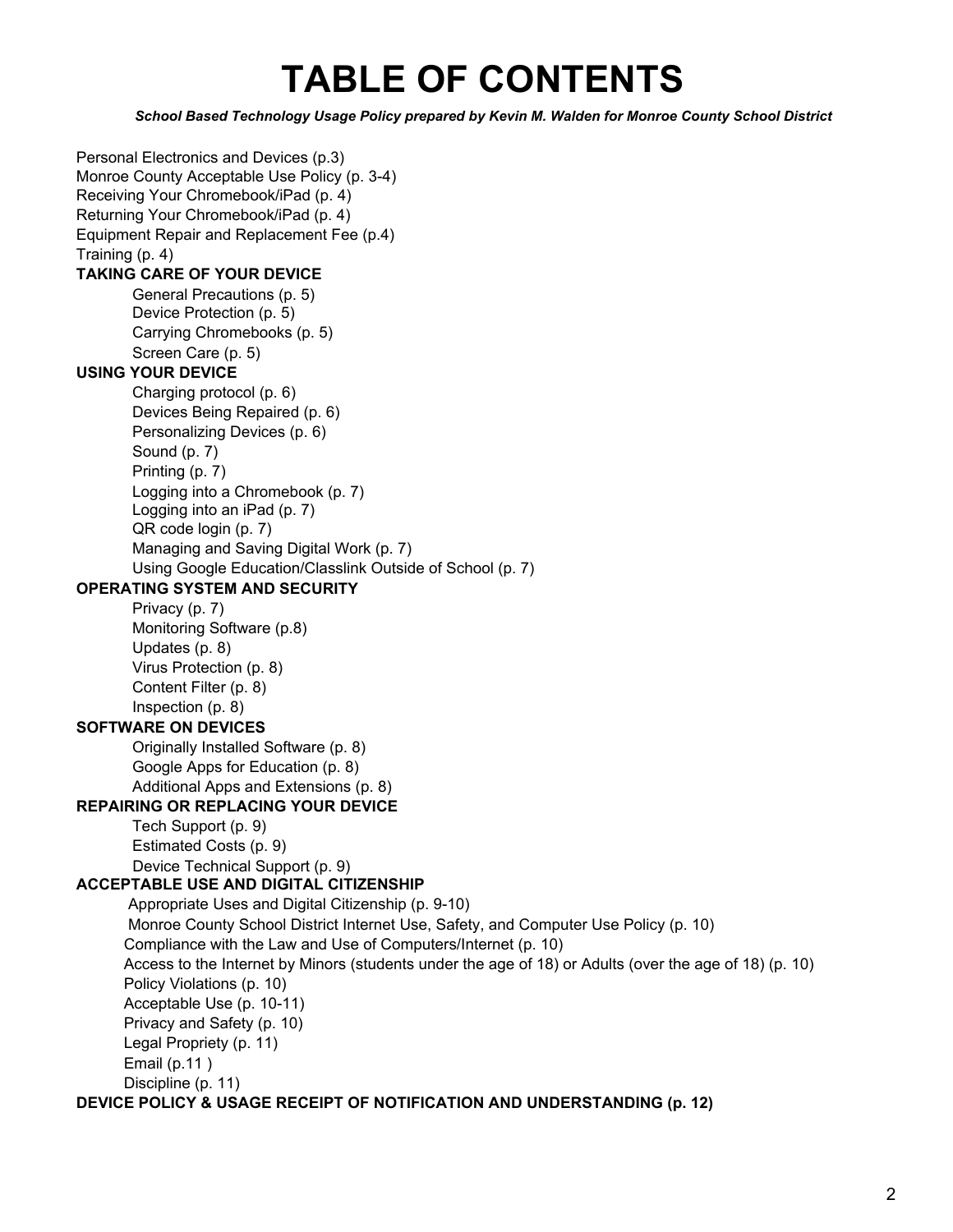# **PERSONAL ELECTRONIC DEVICES**

An electronic communication device (ECD) is any technology capable of sending or receiving messages using a network, such as a mobile phone, iPod, laptop, scanner, or video game system. All ECDs, whether owned by Monroe County School District, the student, or anyone else, are subject to the rules and regulations of Monroe County School District if they are on school property or using the MCSD network. (Refer to MCSD Acceptable Use Policy)

The use of cell phones and other personal electronic devices are permissible before and after school only. Use of these devices in the classroom and at other times during the school day is prohibited, unless for an educational purpose or use is approved by administration. Violation of this rule shall result in confiscation of the device. The confiscated device shall be held until the following day, or until such time that the parent or guardian can pick it up at their convenience. **If** a student refuses to give up the cell phone or other electronic device to a staff member when a violation **occurs, this constitutes insubordination**. If pictures are taken and used to intimidate, embarrass, or harass any person (staff, student, or otherwise) in the school, or used to produce a means to cheat in the classroom, consequences may range from confiscation of the phone to suspension and possible law enforcement contact if privacy issues are violated. The use of cell phones and/or electronic devices to take and/or produce visual documentation of a violation of the MCSD Code of Conduct may result in suspension or expulsion of the student(s) involved and police intervention. If cell phone usage becomes such that they are not being used in the manner prescribed or used unlawfully as stated in the previous two statements, they will be banned from the building altogether for the student who has violated the use.

# **Monroe County School District Acceptable Use Policy for Networked Communications**

It is a general policy that Monroe County School District network facilities (i.e., computers, electronic mail, conferences, bulletin boards, databases, and access to the Internet), referred to as "the network telecommunications," are to be used in a responsible, efficient, ethical, and legal manner in accordance with the mission of the District School Board of Monroe County and Board Policy. The following guidelines have been established for all users of the network. Failure to follow these guidelines may result in the loss of access to the network or other disciplinary action.

# **Public Information**

Electronic communications and documents should never be considered completely private. The District School Board of Monroe County is subject to Florida Statutes regarding public information access. As such, all electronic messages and documents are a matter of public record. Examples: all email, files and documents saved on district computers or networks.

#### **Acceptable Uses of the Network/Internet/Email**

- Participating in activities which support learning and teaching in Monroe County Schools.
- Participating in electronic conferences, bulletin boards, email, databases, and access to the Internet to support curriculum.

# **Unacceptable Uses of the Network/Internet/Email**

● Using impolite, abusive, or objectionable language, or sending and displaying offensive, or obscene messages or pictures. Sexual harassment, discrimination of any sort referencing age, sex, gender, religion, race, or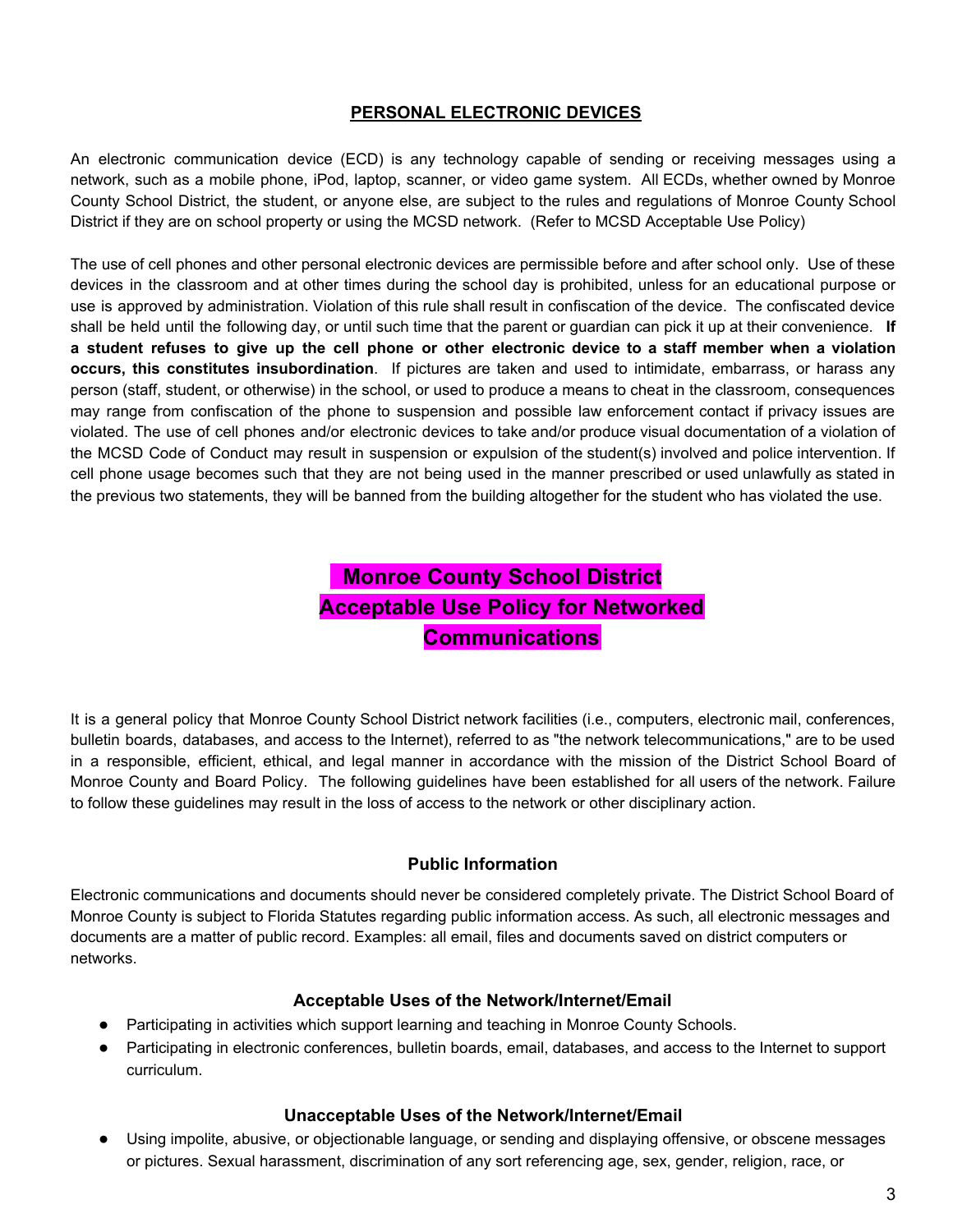inference to drugs, guns, or violence will not be tolerated.

- Using the network in ways that violate federal, state, or local laws, including use of network resources to commit forgery, or to create a forged instrument
- Access by minors to inappropriate matter on the Internet and World Wide Web, including disclosure of personal information when using electronic mail, chat rooms, and other forms of direct electronic communications
- Activities which cause congestion of the network or otherwise interfere with the work of others (i.e. chain letters, jokes, multimedia greeting cards, and email backgrounds, enhancements and stationery)
- Using the networked communications for commercial purposes or financial gain
- Sending, receiving, or copying copyrighted materials without permission of the author
- Avoiding security and/or proper login procedures
- Unauthorized access to another's resources, programs, or data
- Unauthorized disclosure, use and dissemination of personal information regarding minors
- Vandalizing networked resources, including the uploading or creation of computer viruses
- Falsifying one's identity to others while using the network
- Installation of unauthorized software on networked computers

# **Receiving Your Chromebook/iPad**

# **1. Parent/Guardian and Student Agreement Policy**

All parents/guardians and students are required to sign the Poinciana Elementary School Based Technology Usage Policy and Chromebook Agreement.

#### **2. Distribution: Transfer/New Student**

Students will receive their Chromebooks and related peripherals. All transfers/new students will be able to pick up their Chromebook/iPad from the classroom teacher. Students and parents signatures on the School Based Technology Usage and Chromebook Agreement will also serve as acknowledging they have received their Chromebook/iPad.

#### **3. Protective Cover**

Student Chromebooks do not require an additional protective cover or Protective covers supplied to the student must be in place at all times. Poinciana Elementary does not provide protective covers.

# **Returning Your Chromebook/iPad**

# **1. End of Year**

At the end of the school year, students assigned an individual device will turn in their Chromebooks and or other devices assigned to them as well as all issued peripherals. Failure to turn in a Chromebook will result in the student being charged the full \$300.00 replacement cost. Failure to turn in an Ipad will result in the student being charged the full \$375.00 replacement cost.

# **2. Transferring/Withdrawing Students**

Students who transfer out of or withdraw from school must turn in their Chromebooks or other devices assigned to them to the classroom teacher their last day of attendance. Failure to turn in the Chromebook/Ipad will result in the student being charged the full replacement cost. Unpaid fines and fees of students leaving the Monroe County School District may be subject to collections protocol.

# **Equipment Repair and Replacement Fee**

Students and Parents assume all liability for replacement and repair cost of the student Chromebook. The current district policies and protocols related to student textbooks will apply to all devices as well. Please see the Repairing and Replacement Your Chromebook/Ipad section of this document for possible fees.

# **Training**

Students will receive training during the regular school day to address care and usage of the Chromebook or other device as well as usage of Google Apps (keysstudents.net account). This training will also include Digital Citizenship training to address respectful, responsible, and ethical use of the internet and digital tools.The district has online digital courses found on classlink such as IC3 and Learing.com that support this training.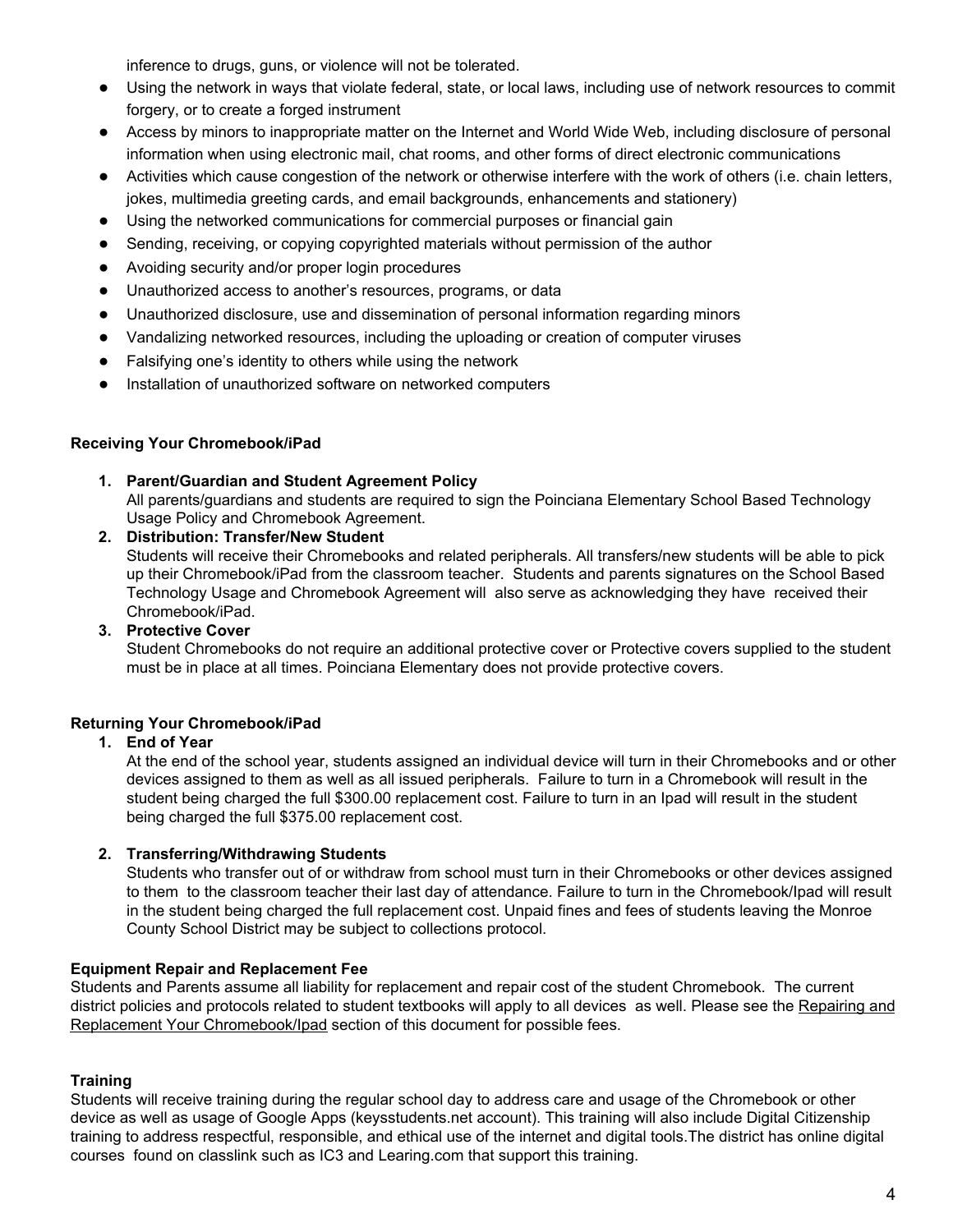# **Taking Care of Your Device**

# **(Chromebooks, iPads, Laptops etc.)**

Students are responsible for the general care of the Chromebook, Ipad or other device which they have been issued by the school. Chromebooks/Ipads that are broken or fail to work properly must be turned into the teacher. If a loaner device is available, one will be issued to the student until their device can be repaired or replaced. All policies and contracts will apply to the loaner device as well.

# **General Precautions**

- No food or drink should be next to any device while it is in use.
- Cords, cables, and removable storage devices must be inserted carefully into the device and ejected properly.
- Students should never carry their Chromebook while the screen is open unless directed to do so by a teacher.
- Devices that go home should not be used or stored near pets.
- Chromebooks should not be used with the power cord plugged in when the cord may be a tripping hazard.
- All devices must remain free of any writing, drawing, stickers, or labels.
- Student devices should never be shoved into a locker or wedged into a bookbag as this may break the screen.
- Heavy objects should never be placed on top of the device.
- Device should not be placed on the floor or under student desks or left unattended.
- Students that transport devices should take precautions to transport them in a safe manner from class to class.
- Do not expose your device to extreme temperatures or direct sunlight for extended periods of time. Extreme heat or cold may cause damage to the device.
- In the event the device is exposed to extreme heat, always bring it to room temperature prior to turning it on.

# **Device Protection**

- Chromebooks/ must be stored in a secure location when not in the student's possession. Chromebooks CANNOT be left inside or outside of a teacher's classroom without the teacher's permission.
- Chromebooks/Ipads MUST NOT be left unattended to in the Cafeteria, Gymnasium, Media Center, or any other location on campus.
- lpads are to be stored with the cover closed and are not to be left on the floor or inside student desk or backpacks for storage. They are to be returned to their charging stations after each use.
- Lack of proper care may result in damage that the student is responsible for.

# **Carrying Chromebooks**

- Always transport Chromebooks with care. Failure to do so may result in disciplinary action.
- Never lift/carry Chromebooks by the screen.
- Never carry Chromebooks with the screen open unless directed to do so by a teacher.

# **Chromebook Screen Care**

- The Chromebook screen can be damaged if subjected to heavy objects, rough treatment, some cleaning solvents, and other liquids. The screens are particularly sensitive to damage from excessive pressure.
- Do not put pressure on the top of a Chromebook when it is closed.
- Do not store a Chromebook with the screen open.
- Do not place anything in the protective case that will press against the cover.
- Make sure there is nothing on the keyboard before closing the lid ( pens, pencils, disks, etc.).

# **Chromebook/Ipad**

● Only clean the screen with a soft, **dry** microfiber cloth, or anti-static cloth.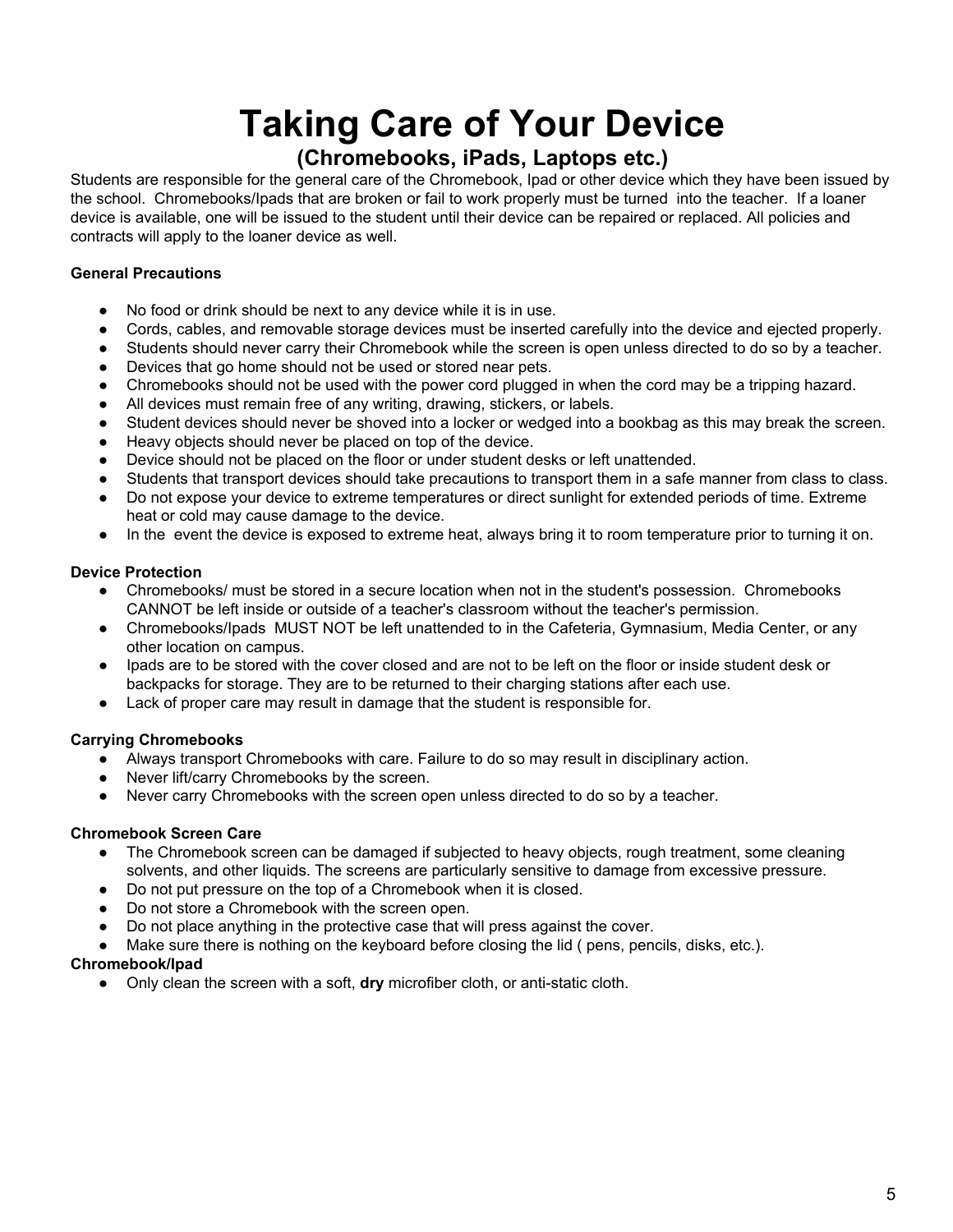# **Using Your Device (Chromebooks, iPads, Laptops etc.)**

#### **Charging**

- Students that transport Chromebooks from class to class are responsible for ensuring the chromebook is fully charged.
- Students are responsible for insuring their device are plugged into their assigned charging cart properly based on their teachers charging protocol each period and or at the end of the day. A fully charged Device will last the entire school day if appropriate protocol is followed.
- Students that arrive to school late or leave school early must make arrangements with their teacher to pick up/turn in their device.
- Students must follow all power saving protocol taught to them during training.
- Students must charge their devices at the end of every school day by returning them to their assigned charging station.
- Students must take care when connecting and disconnecting their devices into their assigned charging station cart in the building that are available to students. Misuse of this equipment may result in a loss of privileges and or a disciplinary action.
- Loaner devices or student devices that removed from the location they are assigned to must be returned to that assigned location. Teachers are responsible to ensure this has occurred.
- Devices are **NOT** be taken home unless special arrangements have been approved by the school/district. Students can receive disciplinary action if the device leaves the campus

#### If a student does not bring his/her device to class fully charged. (This protocol doesn't apply to schools using **class sets)**

- A student borrowing a Chromebook must sign a loaner agreement and will be responsible for any damage to or loss of the issued device.
- These excessive occurrences may result in parent contact and or loss of privileges.
- The students that obtain a loaner will be responsible for returning the loaner to the staff member that assigned them the device.
- If a loaner is not turned in by the end of the school day, a report will be filed with the student's homeroom teacher and the school administrator will work on retrieving the loaner. Disciplinary actions may occur.

# **Student Assigned Devices Being repaired**

- Loaner devices may be issued to students when they leave their school-issued Device for repair.
- If a student is in need of a repair please take the device to their teacher and the teacher will contact those responsible for initiating the repair and assigning the loaner.
- A student borrowing a device must realize that the agreement signed by them and their parents covers the loaner device as well as it pertains to their personal and financial responsibilities, sign a loaner agreement and will be responsible for any damage to or loss of the loaned device.
- If the repaired device is to be returned to the student, the teacher that initiated the repair will notify them.
- If a device damaged by the student cannot be repaired school personnel will notify the student/parents and remind them of their responsibilities that are outlined in this document.

**Personalizing the Chromebook-STUDENTS ARE NOT ALLOWED TO DECORATE THEIR CASES OR DEVICES Chromebooks/Ipads etc, must remain free of any decorative writing, drawing, stickers, paint, tape, or labels** that are not the property of Monroe County Public Schools. Spot checks for compliance will be done by the **administration, teachers, learning coaches, and technology support staff at any time.**

If your school has a Chromebook cover policy for students the cover MUST remain on the device at all times **unless turned in for repair.**

#### **Additionally students can not remove their nameplate placed on the chromebook or any other identification stickers.**

Students may add appropriate music, photos, and videos to their devices that are approved by or directed by the classroom teacher to be used for educational purposes ONLY. Personalized media are subject to inspection and must follow the Monroe County Schools acceptable use policy.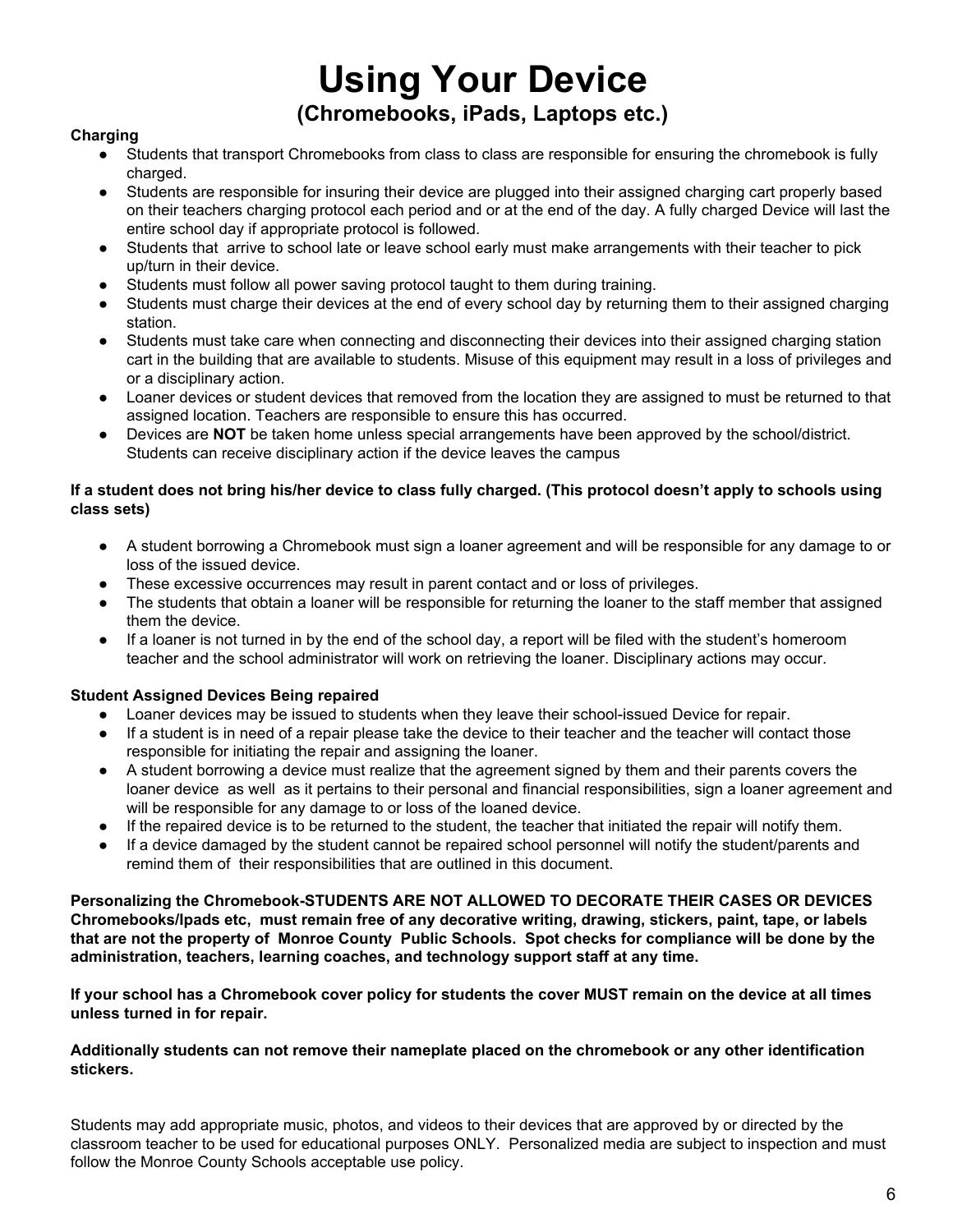#### **Sound**

- Sound must be muted at all times unless permission is obtained from a teacher.
- Headphones may be used at the discretion of the teachers.

### **Printing**

- Students will be encouraged to digitally publish and share their work with their teachers and peers when appropriate.
- Chromebooks **WILL NOT** be setup for printing at school unless special arrangements have been made by school staff.
- Students that have compatible printers at home may set up their home printers with the Google Cloud Print solution to print from their Chromebooks at home. Information about Google Cloud Print can be obtained here: [http://www.google.com/cloudprint/learn.](http://www.google.com/cloudprint/learn/) **Teachers will direct students on their individual expectations/protocol for printed work.**

# **Logging into a Chromebook**

- Students will log into their Chromebooks using their school-issued Google Apps for Education **(firstintitallastname@keysstudents.net) account. Password is 44(lunch number)0**
- Students should never share their account passwords with others. In the event of a compromised account the Monroe County Schools IT Department reserves the right to disable your account.

#### **Logging into a iPad**

- Students will log into Mykeysschools.com single sign on using their school issued Google Apps for Education **(firstintitallastname@keysstudents.net) account. Password is 44(lunch number)0**
- Students will access all apps and programs through Classlink once logged in.

#### **QR CODE**

● Additional log in protocol attached to a QR code is available, school staff will give applicable students the information needed to use this login protocol.

#### **Managing and Using Digital Work**

● Students will use the Google Apps for Education suite to document, manage, and share student work, activities and correspondences.

#### **Using Your Google education/Classlink account Outside of School**

- Students are encouraged to use their Classlink/Google education account at home and other locations outside of school to help facilitate learning. .
- Google Apps for Education accounts can be accessed on the web using any device by accessing <https://drive.google.com/drive/my-drive>. from your chrome browser or accessing classlink through [www.mykeysschools.com](http://www.mykeysschools.com/) .
- Students are bound by the Monroe County Schools Use of Technology Policy, Administrative Procedures, Acceptable Use Agreement, and all other guidelines in this document wherever they use their Classlink/Google accounts at school or at home.

# **Operating System and Security**

Students may not use or install any operating system on their Chromebook or other devices other than the current version of ChromeOS that is supported and managed by the district.

# **No Expectation of Privacy**

Students have no expectation of confidentiality or privacy with respect to any usage of a school issued device and or student account, regardless of whether that use is for district-related or personal purposes, other than as specifically provided by law. The district may, without prior notice or consent, log, supervise, access, view, monitor, and record use of student usage at any time for any reason related to the operation of the district. Use of district devices and or accessing student accounts constitutes agreement to such access, monitoring, and recording of their use.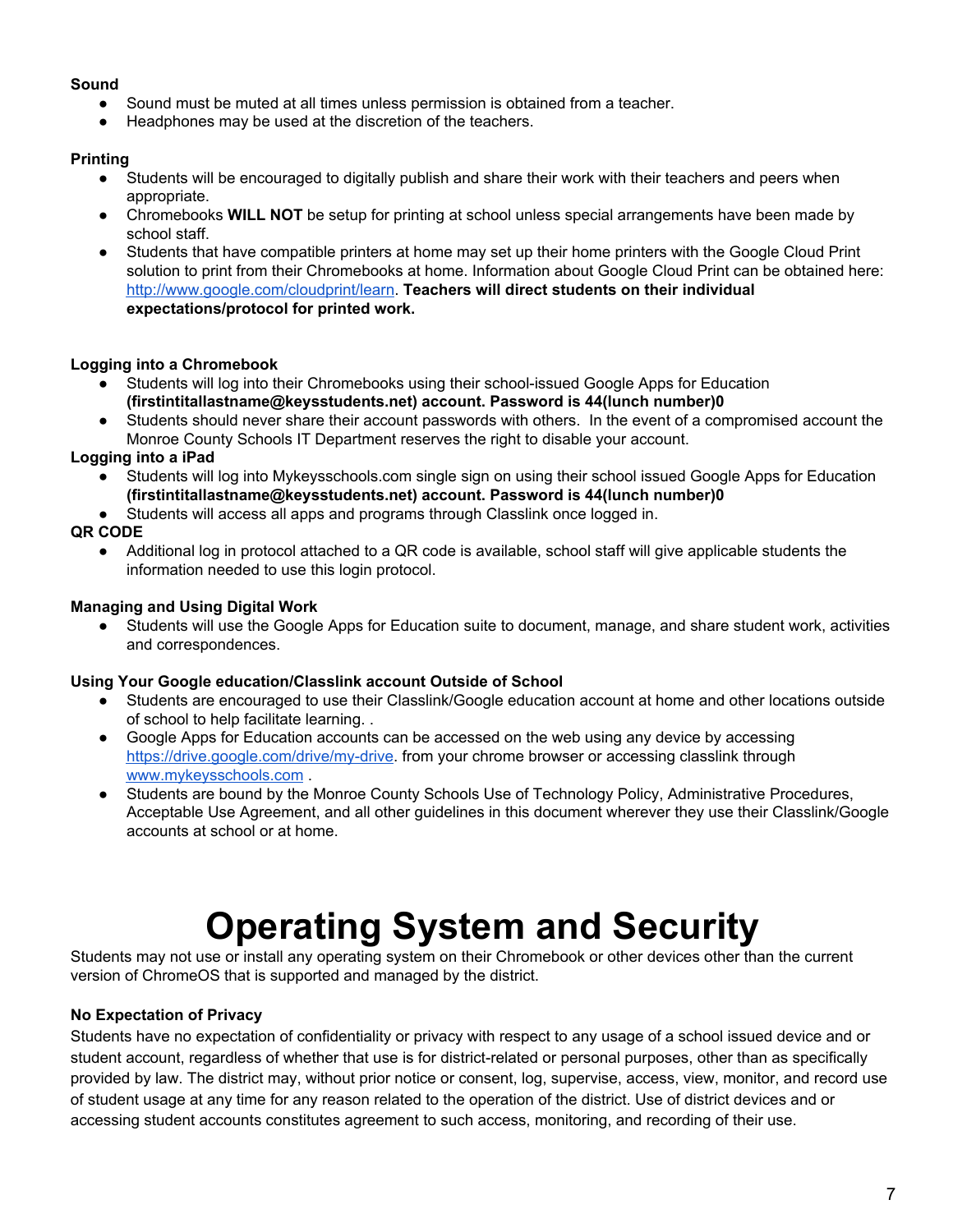#### **Monitoring Software**

Teachers, school administrators, and the technology department staff may use monitoring software such as Hapara that allows them to view the screens and activity on student devices such as Chromebooks.

#### **Updates**

Software and operating system updates are managed by the district and update automatically. Students do not need to manually update their devices .

#### **Virus Protection**

- Chromebooks/Ipads use the principle of "defense in depth" to provide multiple layers of protection against viruses and malware, including data encryption and verified boot.
- There is no need for additional virus protection.
- Virus protection and firewalls are in place. They are managed by the district for all student devices and internet access through student accounts.

#### **Content Filter**

The district utilizes an Internet content filter that is in compliance with the federally mandated Children's Internet Protection Act (CIPA). All Chromebooks, regardless of physical location (in or out of school), will have all Internet activity protected and monitored by the district. If a website is blocked in school, then it will be blocked out of school. If an educationally valuable site is blocked, students should contact school personnel, who in turn, will submit a Helpdesk ticket to request the site be unblocked.

#### **Inspection**

Student Chromebooks are subject to inspection at anytime. T**he purpose for inspection will be to check for proper** care and maintenance as well as inappropriate material being carried into the school on their Chromebooks. In the case the chromebook is damaged and or turned in for repair the student will be asked questions about it's **care and or incident that resulted in the damage to help expedite the repair process.**

# **Software on Devices**

All Chromebooks/Ipads are supplied with the latest build of Google Chrome Operating System (OS), and many other applications useful in an educational environment. The Chrome OS updates are sent out automatically to the devices.

#### **Google Apps for Education (Keysstudents.net Account)**

- Chromebooks seamlessly integrate with the Google Apps for Education suite of productivity and collaboration tools. This suite includes Google Docs (word processing), Spreadsheets, Presentations, Drawings, Forms, Sites, Gmail, Groups, Voice, and Blogger.
- All work will be stored within the students Google Apps drive.

#### **Classlink(mykeysschools.com)**

**•** All student online programs and apps are accessible in Classlink. Teachers will instruct students on how to access the specific items they are using in the classroom. Students have the same access at home by logging into Classlink with their google account at home through [www.mykeysschools.com.](http://www.mykeysschools.com/)

#### **Additional Apps and Extensions**

Students are unable to install additional apps and extensions on the district managed devices other than what has been approved by Monroe County Public Schools. Once approved additional apps can be downloaded by the district.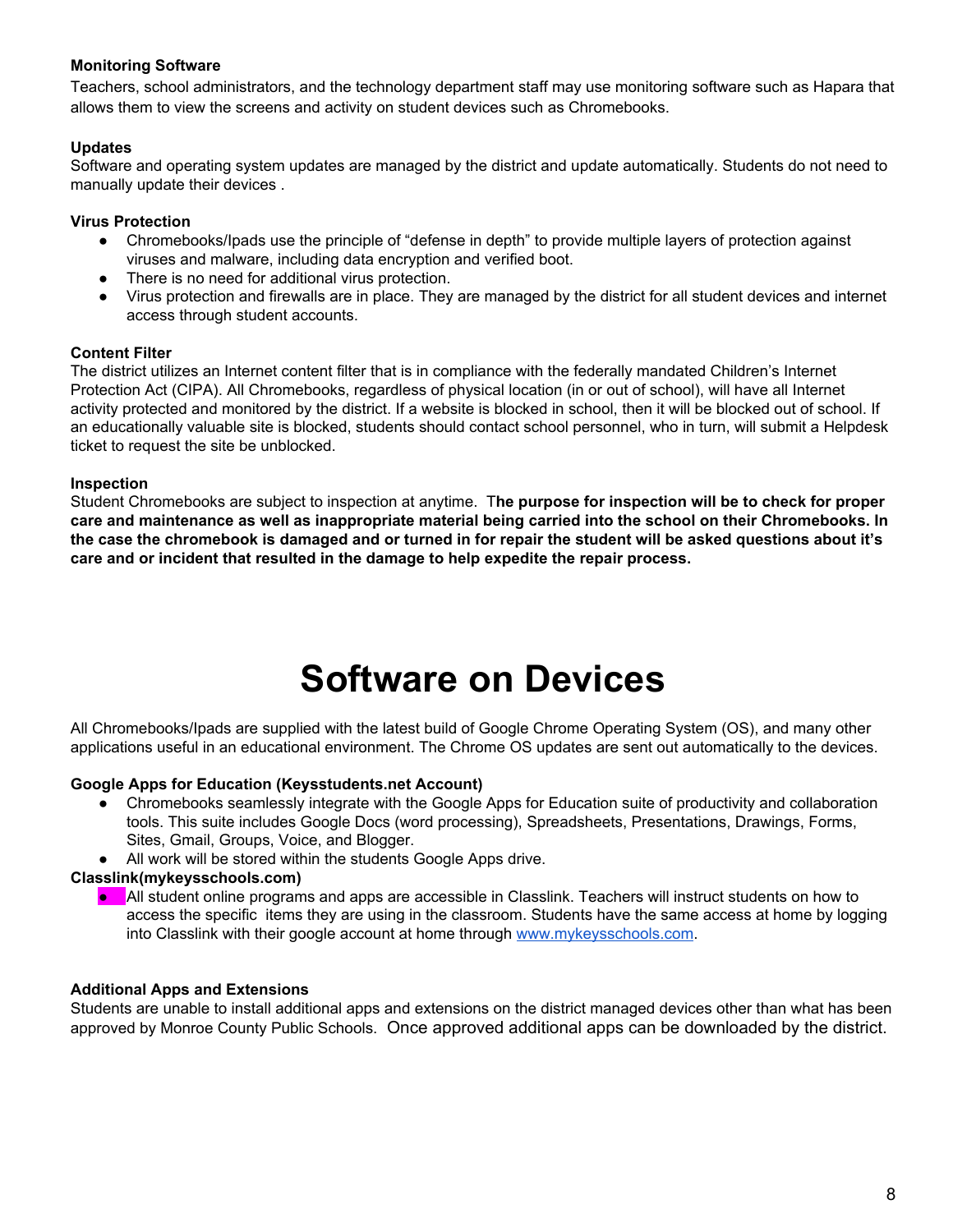# **Repairing or Replacing Your Device**

### **Tech Support**

All devices in need of repair must be brought to Carlos Alvarez, School Technician as soon as possible. Any device hardware or software issues must be reported to your homeroom teacher as soon as possible so a Help Desk request can be submitted.

#### **Estimated Costs** *(subject to change)*

The following are estimated costs of Chromebook parts and replacements:

- Chromebook Screen \$100.00
- Chromebook Keyboard/touchpad \$100.00
- Chromebook Power cord \$25.00
- Full Replacement Cost (Chromebook and Charger) \$250.00
- iPad Cord -\$10.00
- iPad Cover-\$35.00
- Full Replacement Cost (iPad and Charger) -\$300.00

#### **Parents/Students may be charged for full replacement cost of a device that has been damaged due to intentional misuse or abuse.**

#### **Device Technical Support**

The school based IT department will be the first point of contact for repairs of district devices. Services provided include:

- Password Identification
- User account support
- Coordination of warranty repair
- Distribution of replacement Chromebooks
- Hardware maintenance and repair
- Operating System or software configuration support
- Restoring Chromebook to factory default 0
- System software updates

# **Acceptable Uses and Digital Citizenship**

School-issued devices should be used for educational purposes and students are to adhere to the Acceptable Use of Technology and all of its corresponding administrative procedures at all times.

Students will only sign up for and work within applications that are assigned and approved by their teachers and the Monroe County School District. Students must **ALWAYS** use their Monroe County Schools keysstudents.net account when logging into their chromebooks.

While working in a digital and collaborative environment, students should always conduct themselves as good digital citizens by adhering to the following:

- 1. **Respect Yourself:** I will show respect for myself through my actions. I will select online names that are appropriate. I will use caution with the information, images, and other media that I post online. I will carefully consider what personal information about my life, experiences, or relationships I post. I will not be obscene. I will act with integrity.
- 2. **Protect Yourself:** I will ensure that the information, images, and materials I post online will not put me at risk. I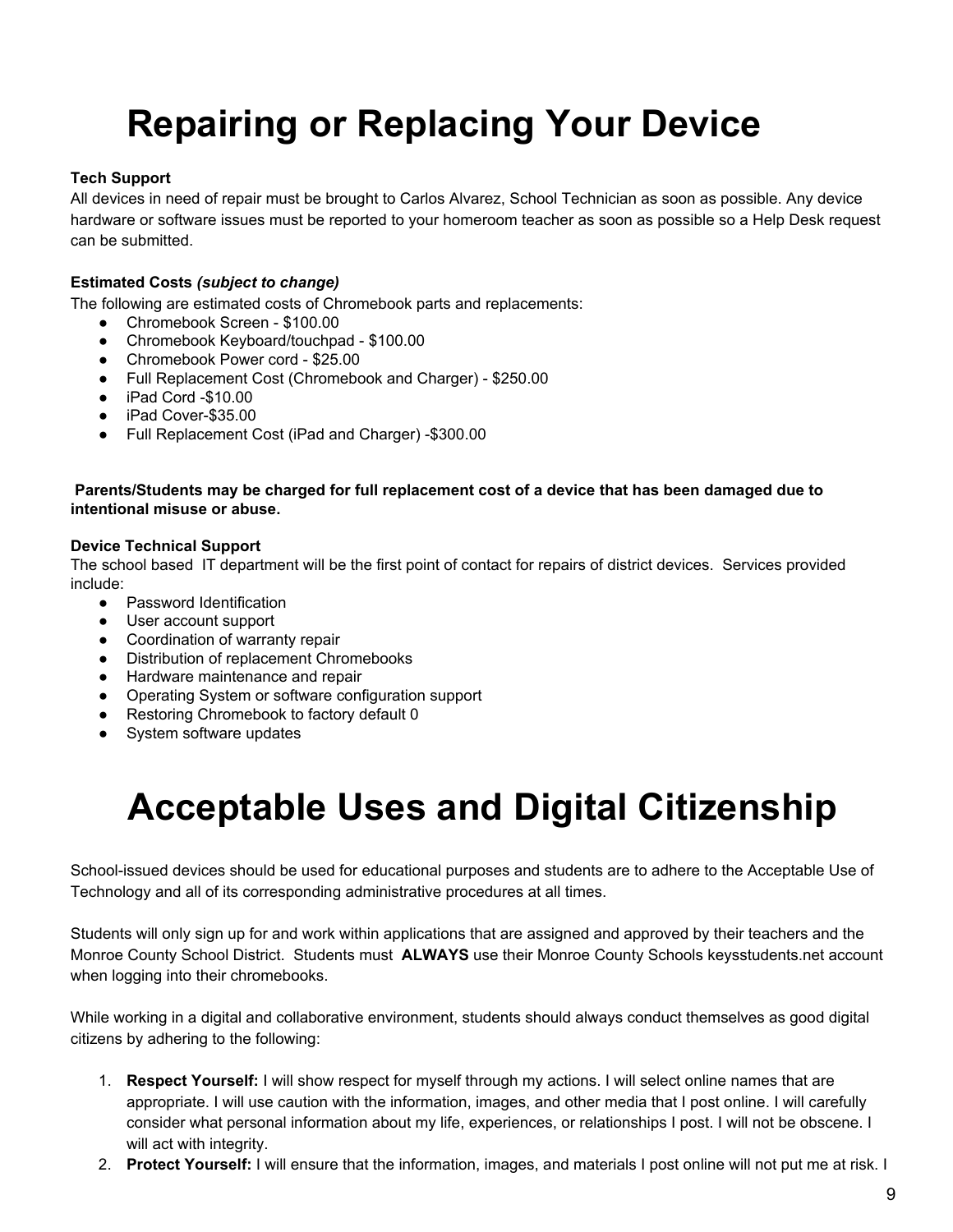will not publish my personal details, contact details, or a schedule of my activities. I will report any attacks or inappropriate behavior directed at me while online. I will protect passwords, accounts, and resources.

- 3. **Respect Others:** I will show respect to others. I will not use electronic mediums to antagonize, bully, harass, or stalk people. I will show respect for other people in my choice of websites: I will not visit sites that are degrading to others, pornographic, racist, or inappropriate.
- 4. **Protect Others:** I will protect others by reporting abuse and not forwarding inappropriate materials or communications. I will avoid unacceptable materials and conversations.
- 5. **Respect Intellectual property:** I will request permission to use copyrighted or otherwise protected materials. I will suitably cite all use of websites, books, media, etc. I will acknowledge all primary sources. I will validate information. I will use and abide by the fair use rules.
- 6. **Protect Intellectual Property:** I will request to use the software and media others produce. I will purchase, license, and register all software or use available free and open source alternatives rather than pirating software. I will purchase my music and media and refrain from distributing these in a manner that violates their licenses.

#### **Monroe County Schools Internet Use, Safety, and Computer Use Policy**

Monroe County Schools Internet Access is to be used only for classroom related activities. This policy applies when using either school equipment or personal equipment on the district network.

#### **Compliance with the Law and Use of Computers / Internet**

Students, using the Internet, will follow all laws, policies, and rules governing computers. This includes (but is not limited to) copyright laws, software publisher's rights, license agreements, acts of terrorism, assault, threats, and student right of privacy. Students will ongoing instruction in Internet Safety.

#### Access to the Internet by Minors (students under the age of 18) or Adults (over the age of 18)

Minors or adults shall:

- 1. Not access material that is obscene, pornography, harmful to minors, or otherwise inappropriate for education.
- 2. Not use Monroe County Schools technology or Internet resources to engage in hacking or attempts to otherwise compromise any computer or network system's security.
- 3. Not engage in any illegal activities on the Internet.
- 4. Only use electronic mail, social networking sites, and other forms of direct electronic communications for the purposes related to education within the context of a Monroe County Public Schools-related assignment or activity.
- 5. Not attempt to override or bypass any protection measure that has been put in place by Monroe County Public Schools to block and/or filter access to Internet Sites that are not in accordance with district policies.
- 6. Minors shall not disclose personal identification information on the Internet.

#### **Policy Violations**

Any violation of this policy may result in the loss of access to the Internet by the student/adult involved. Additional disciplinary action may be determined in accordance with existing policies of the Monroe County Public Schools, including applicable State and Federal laws.

Students shall be granted permission to access the Internet under the direction of a teacher upon receipt of the signed Acceptable Use Policy Signature form Parents received when they registered their child.

#### **Acceptable Use**

- We believe that access to the Internet is an important educational resource for our students.
- We require efficient, ethical, courteous and legal utilization of the equipment, computers, and network resources.
	- As a safety precaution, full names, or addresses are not to be revealed online.
	- Computer and network resources have been provided for educational purposes game-playing and commercial uses are prohibited.
	- Sharing of individual accounts is prohibited.
	- Electronic mail (email) and other computer use or storage is not guaranteed to be private or confidential. Network or other computer use or storage areas are and will be treated as school property. Computers, files and communications may be accessed and reviewed by district personnel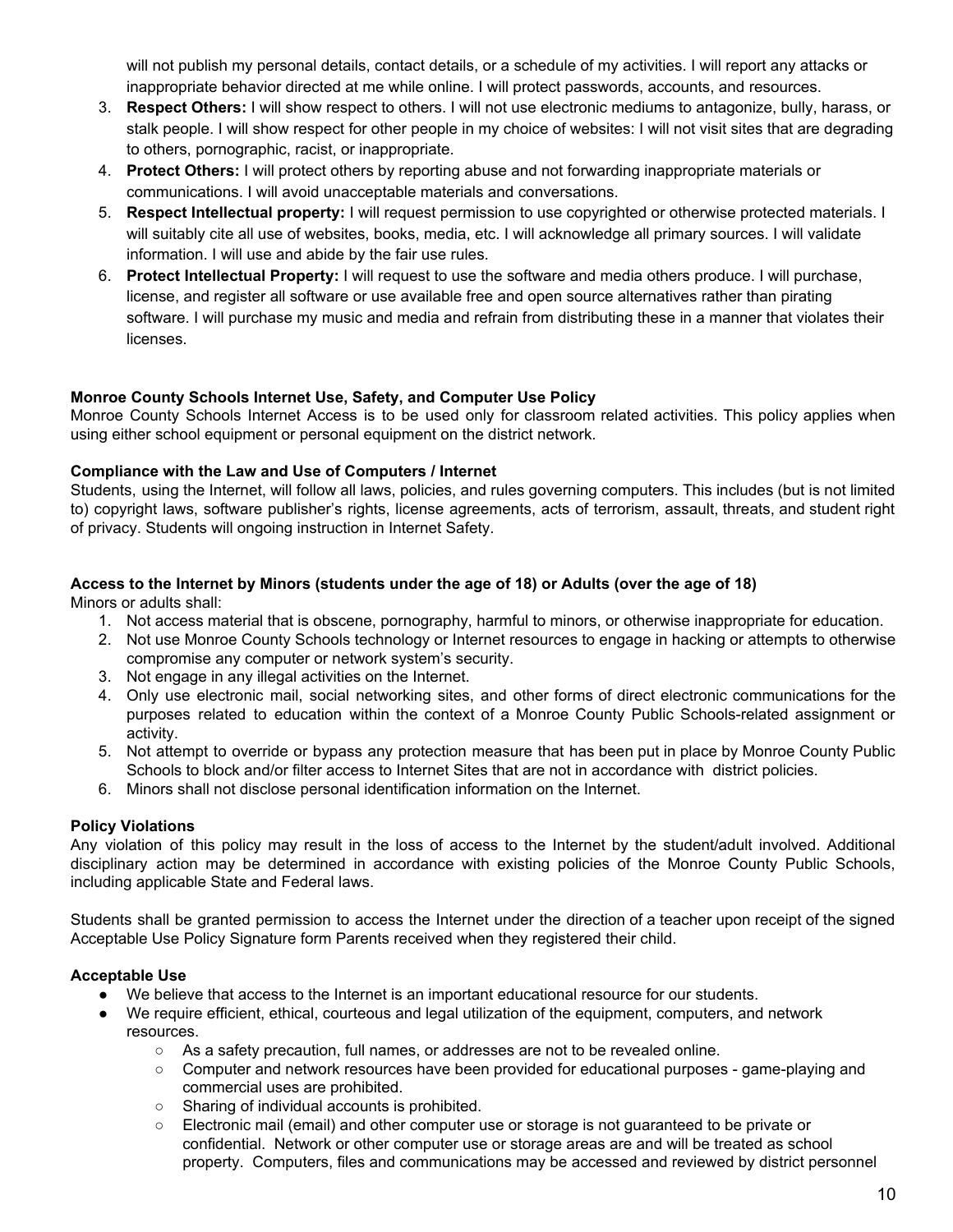and may be accessed by other computer users.

- Vandalism or "hacking" of any kind is prohibited.
- The security of the system and the rights of other users are to be respected at all times.
- Students or staff knowingly violating the terms of the agreement will be dealt with according to the discipline policies of the individual school building and Monroe County Public Schools and/or civil authorities.
	- Such activities may result in termination of their account/access and/or expulsion from school and/or legal prosecution.

# **Privacy and Safety**

- Do not go into any chat rooms other than those set up by your teacher or mandated in other distance education courses.
- Do not open, use, or change computer files that do not belong to you.
- Do not reveal your full name, phone number, home address, social security number, credit card numbers, passwords, or passwords of other people.
- Remember that network storage is not guaranteed to be private or confidential. District Administration reserves the right to inspect your files at any time and will take the necessary steps if files are in violation of the district's Acceptable Use Policy.
- If you inadvertently access a website that contains obscene, pornographic, or otherwise offensive material, notify a teacher or the principal immediately so that such sites can be blocked from further access. This is not merely a request, it is a responsibility.

# **Legal Propriety**

- All students and staff must comply with trademark and copyright laws and all license agreements. Ignorance of the law is not immunity. If you are unsure, ask the Director of Media Services or the Director of Technology if you are in compliance with the law.
- Plagiarism is a violation of the Monroe County Schools code of conduct. Give credit to all sources used, whether quoted or summarized. This includes all forms of media on the Internet, such as graphics, movies, music, and text.

# **Email**

- Students in need of email for academic reasons will only be allowed email access through an address assigned by the district. This email access will be through a Google Gmail system managed by Monroe County Public Schools. This email system is monitored by the MCSD IT Department and all messages sent or received through this system are archived and subject to filtering of inappropriate content.
- Always use appropriate language.
- Do not transmit language/material that is profane, obscene, abusive, or offensive to others.
- Do not send mass emails, chain letters, or spam.
- No private chatting during class is allowed without permission.
- Email is subject to inspection at any time by the school administration.

# **Discipline Consequences**

- The student or staff member whose name a system account and/or computer hardware is issued will be responsible at all times for its appropriate use. Non-compliance with the policies of the Chromebook Policy Handbook or the Monroe County Public School's Acceptable Use Policy will result in disciplinary action as outlined by the student code of conduct and/or other school policies for the user unless there is proof that another is responsible.
- Electronic mail, network usage, and all stored files shall not be considered confidential and may be monitored at any time by the MCSD IT Department to ensure appropriate use. The Monroe County Public Schools District cooperates fully with local, state, and federal officials in any investigation concerning or relating to violations of computer crime laws.

Parents and Students, please sign and return the Sugarloaf School Policy & Usage Receipt of Notification and **Understanding document on the next page to your child's teacher. Once received students will have full access to the Chromebooks or other devices assigned and the Google Education Suite.**

**If you have any questions or concerns please contact your child's homeroom teacher or Leslie Holmes, Assistant Principal Poinciana Elementary School.**

**Parents and students, please sign and return this page to your child's homeroom teacher.**